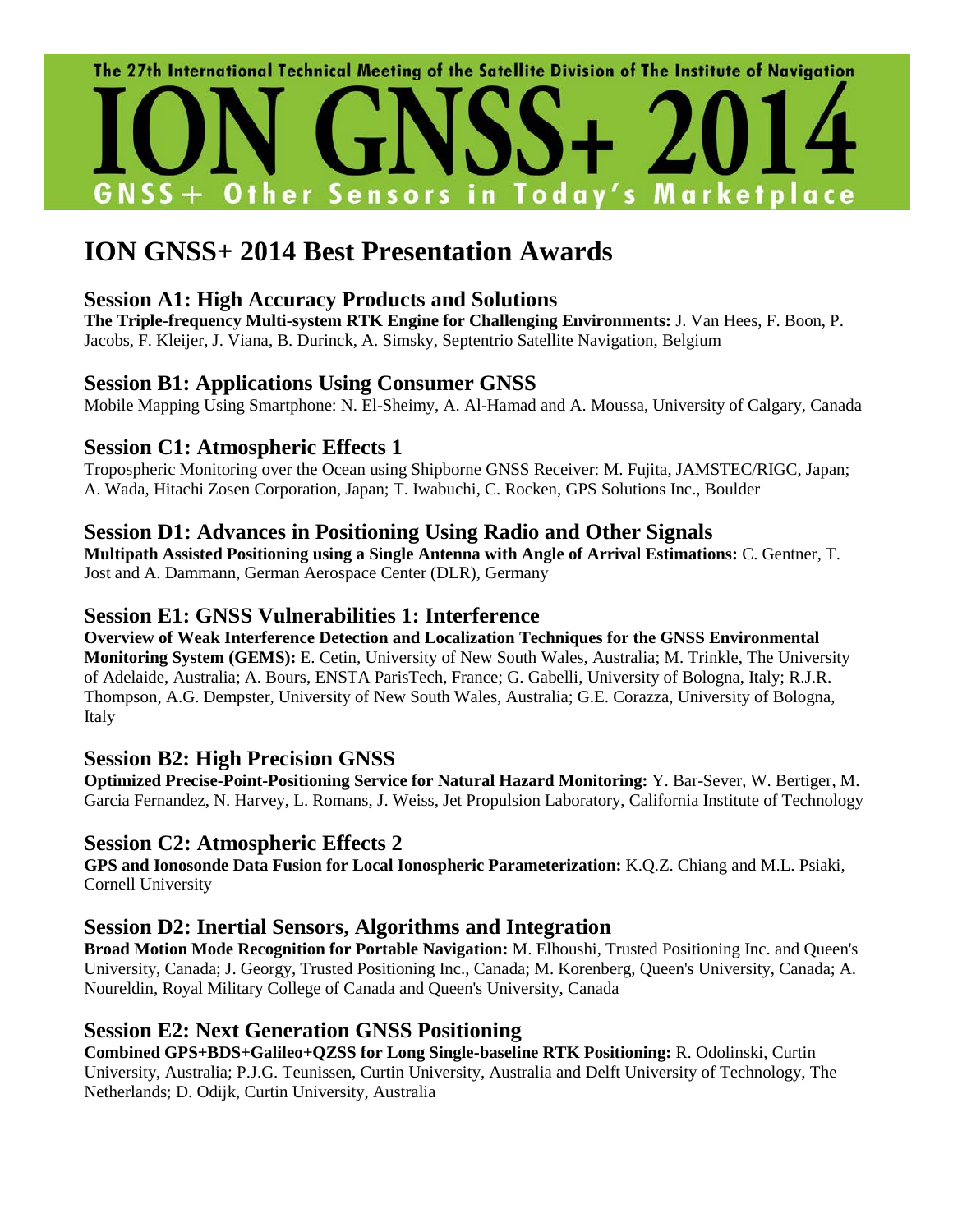

# **Session F2: Alternatives and Backups to GNSS for Navigation 1**

**From L-Band Measurements to a Preliminary Channel Model for APNT:** N. Schneckenburger, D. Shutin, T. Jost, M. Walter, T. Thiasiriphet, A. Filip, M. Schnell, German Aerospace Center (DLR), Germany

#### **Session A3: MEMS**

**The Limits of In-run Calibration of MEMS and the Effect of New Techniques:** H. Martin, P. Groves, University College London, UK; M. Newman, BAE Systems Advanced Technology Centre, UK

# **Session B3b: Aviation and Marine Applications 1**

**Arctic Navigation: Detection and Classification of Sea Ice:** T. Reid, P. Enge, T. Walter, Stanford University; A. Fowler, RIEGL Laser Measurement Systems GmbH, Austria

# **Session C3a: Remote Sensng; Space Applications; Timing and Scientific Applications 1**

**Robust GPS Timing for PMUs: A Position-Information-Aided Vector Tracking Approach:** D. Chou, L. Heng and G.X. Gao, University of Illinois Urbana-Champaign

#### **Session D3: Enhancing GNSS with Sensors, Mapping and Cooperation**

**Development of a Positioning Tool for the Navigation of Visually Impaired People:** P. Hafner, K. Huber, T. Moder, M. Wieser, Graz University of Technology, Austria; G. Hollinger, C. Strauß, Strauß & Hollinger, GeoIT OG

#### **Session E3: GNSS Error Models**

**GPS Scintillation Modeling and Receiver Design Strategies for Low-latitude Regions:** F. Ghafoori and S. Skone, University of Calgary, Canada

# **Session F3a: Modernization of GNSS Systems, Compatibility, Interoperability, Service Performance 1**

**GALILEO in Orbit Validation Open Service and Search And Rescue Positioning Performance:** S. Binda, G. Lopez-Risueño, M. Albertazzi, G. Galluzzo, F. Gonzalez, D. Blonski, I. Stojkovich, E. Breeuwer, J. Hahn, M. Falcone, European Space Agency, The Netherlands; M. Gasbarra, M. Eleuteri, F. Paggi, Thales Alenia Space Italy; A. Nuckelt, D. Oskam, Airbus Defence and Space

# **Session F3b: Alternatives and Backups to GNSS for Navigation 2**

**Using Indoor Maps to Enhance Real-time Unconstrained Portable Navigation:** T. Lin and J. Georgy, Invensense Canada

# **Session A4: New Consumer Products and Applications: Phones, Tablets, Wearables, Automotive**

**An Analysis of the Accuracy of Bluetooth Low Energy for Indoor Positioning Applications:** R. Faragher and R. Harle, University of Cambridge, UK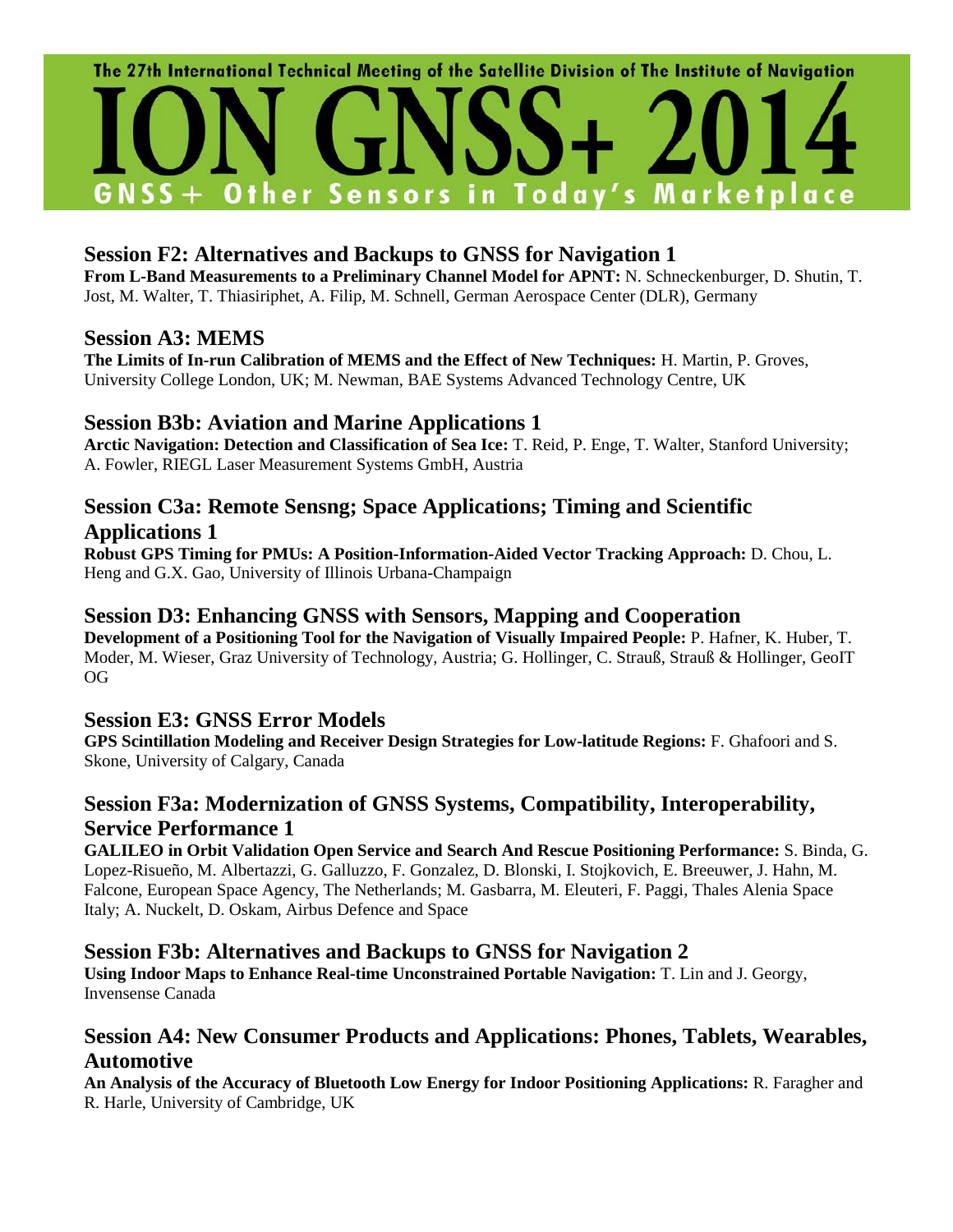

# **Session B4: Aviation and Marine Applications 2**

**Spoofing Mitigation, Robust Collision Avoidance, and Opportunistic Receiver Localisation Using a New Signal Processing Scheme for ADS-B or AIS:** R. Faragher, University of Cambridge, UK; P.F. MacDoran, M.B. Mathews, Loctronix® Corporation, USA

# **Session C4: Software Receivers**

**GNSS-SDRLIB: An Open-Source and Real-Time GNSS Software Defined Radio Library:** T. Suzuki and N. Kubo, Tokyo University of Marine Science and Technology, Japan

# **Session E4: High Precision GNSS Positioning**

**A Real-time World-wide Ionospheric Model for Single and Multi-frequency Precise Navigation:** A. Rovira-Garcia, J. M. Juan, J. Sanz, Technical University of Catalonia (UPC), Spain

# **Session F4a: GNSS Augmentation Systems and Integrity 1**

**Challenging EGNOS on the LPV 200 Vertical Accuracy Tail Requirements:** F. Bauer, Thales Alenia Space, France; E. Tapias, Consultant for Thales Alenia Space, France; C. López de Echazarreta, European Space Agency, France

# **Session F4b: Modernization of GNSS Systems, Compatibility, Interoperability, Service Performance 2**

**GNSS Time Offset Monitoring & Time Synchronization Testing and Assessment:** B. Yu, J. Li and C. Wu, China Electronics Technology Group, China

# **Session A5: Multi-Constellation in Commercial Products**

A quad-Constellation Monolithic GNSS Receiver: C. Norman and A. Warloe, Broadcom

# **Session B5: Land Based Applications**

**Deriving Bearing Measurements from Video Images using Haar-Like Features for Vehicle-to-Vehicle Navigation:** E. Amirloo Abolfathi and K. O'Keefe, University of Calgary, Canada

# **Session C5: Remote Sensing; Space Applications; Timing and Scientific Applications 2**

**Analysis of Error Sources in Phase Rate Measurements in GPS Radio Occultation for the CICERO Pathfinder Mission:** E. Barlow, P. Axelrad, University of Colorado Boulder; P. Withnell, Laboratory for Atmospheric and Space Physics; D. Nuding, University of Colorado Boulder

# **Session D5: Next Generation Multisensor Integration**

**An Advanced Real-Time Navigation Solution for Cycling Applications Using Portable Devices:** H-W. Chang, J. Georgy, Trusted Positioning Inc., Canada; N. El-Sheimy, University of Calgary, Canada

# **Session E5a: GNSS Receiver Technology – Software and Algorithms 1**